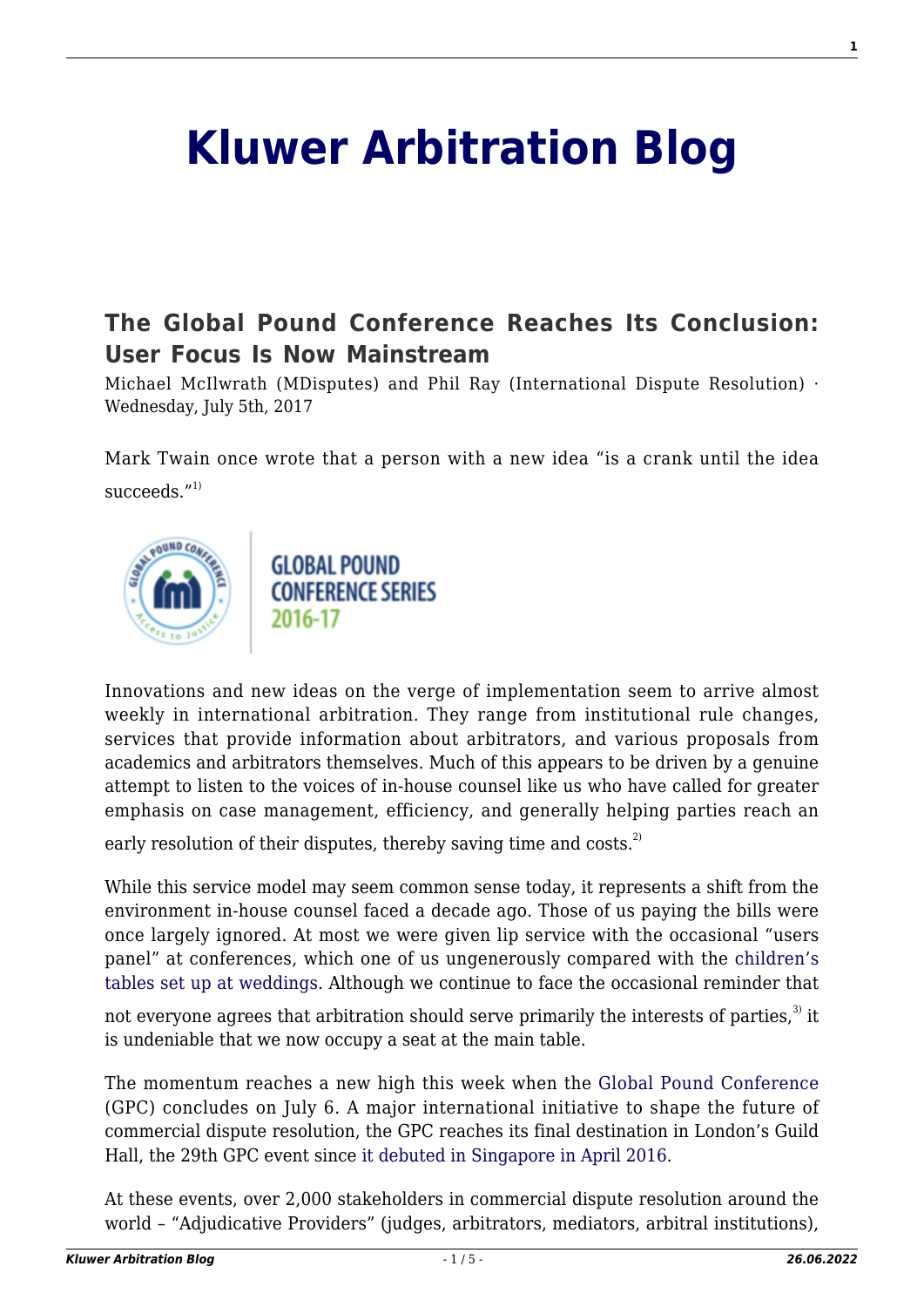"Advisors" (external lawyers, consultants) "Users" (corporate counsel) "Influencers"(academics), and ministries of justice, among others – have provided their views on the same 20 "[core questions"](http://globalpoundconference.org/Documents/GPC Series 2016-17 -- Core Questions -- Publication Copy (March 6 2016).pdf) about current and future dispute resolution practices.

The core questions ask these stakeholders to provide their input on the same topics: what do disputants desire most from the dispute resolution process; what should be changed to meet their expectations; and who should drive these changes?

The answers to these questions arrive at a time in which civil justice around the world is facing a moment of transformation. And international arbitration is now experiencing changes that, in our view, would have been considered heretical or at least highly unorthodox just a decade ago.

### **ICC Fee Reduction for Delay in Submitting Awards**

Ten years ago, an in-house counsel would have been pilloried for suggesting that arbitrators should have their fees docked for delay in delivering the award. [Yet in a](http://kluwerarbitrationblog.com/2016/01/06/icc-to-name-sitting-arbitrators-and-penalize-delay-in-issuing-awards/) [2016 Rules update, the ICC did just that](http://kluwerarbitrationblog.com/2016/01/06/icc-to-name-sitting-arbitrators-and-penalize-delay-in-issuing-awards/).

While not exactly a "money-back" guarantee, the ICC fee reduction is a vivid example of an institution treating arbitration as a service that should meet the parties' reasonable expectations.

#### **Arbitrator Performance Data: Arbitrator Intelligence**

Even before the advent of the Internet, consumers could find information about virtually any products or services before purchasing them. Despite the multiplication of such information via on-line databases and reviews, reliable information about arbitrators remains elusive. Parties must usually infer case management and soft skills through limited information generally transmitted via word of mouth.

In 2014, Professor Catherine Rogers founded a service to make appointing arbitrators a user-friendly process: Arbitrator Intelligence (AI). Notwithstanding resistance from arbitrators, the service has been well received. In fact, [Wolters Kluwer, the publisher](http://kluwerarbitrationblog.com/2017/06/28/wolters-kluwer-announces-collaboration-arbitrator-intelligence/) [of this blog, will now include AI reports in its on-line arbitration database.](http://kluwerarbitrationblog.com/2017/06/28/wolters-kluwer-announces-collaboration-arbitrator-intelligence/)

If AI is a success, it will permit parties to better select the arbitrator whose skills fit the profile they desire, and encourage arbitrators to be mindful of how their performance will appear to the parties (not just to their co-arbitrators and the institution).

#### **Arbitrator-proposed innovations**

It was commonplace a decade ago for conference panels to explain why arbitrators should not attempt to facilitate settlements. Although parties generally desire an early resolution, the thinking went, tribunals should be mindful of the due process implications of expressing early positions or appearing to encourage or meddle in settlement discussions.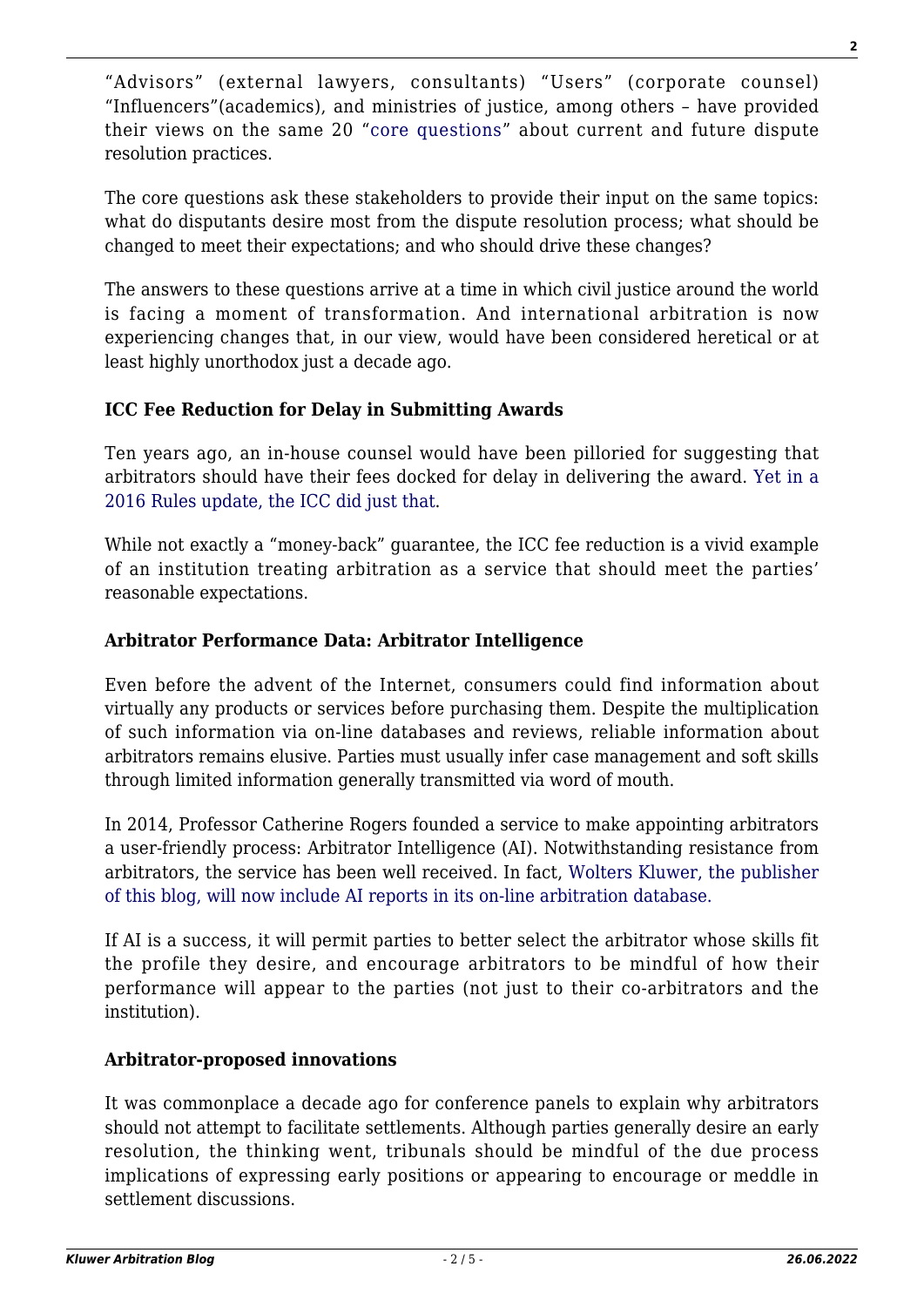Both of us found this reasoning troubling, and contradicted by our own experiences. At both Siemens and GE we had encountered cases where, at the parties' request, [one](http://kluwerarbitrationblog.com/2011/09/13/anti-arbitration-its-not-hard-to-mediate-during-arbitral-proceedings/) [of the co-arbitrators \(who possessed mediation expertise\) agreed to act as a mediator](http://kluwerarbitrationblog.com/2011/09/13/anti-arbitration-its-not-hard-to-mediate-during-arbitral-proceedings/) [to facilitate settlement](http://kluwerarbitrationblog.com/2011/09/13/anti-arbitration-its-not-hard-to-mediate-during-arbitral-proceedings/). Not only did the cases survive the predicted due process apocalypse, parties on both sides of the dispute expressed deep satisfaction with the performance of the tribunal (including in the case that did not settle).

Last month, Professors Klaus Peter Berger and J. Ole Jensen [published an article that](https://blog.globalpoundconference.org/2017/06/30/this-way-please-the-changing-role-of-the-arbitrator/) [tackled the issue of settlement facilitation not from the perspective of preserving the](https://blog.globalpoundconference.org/2017/06/30/this-way-please-the-changing-role-of-the-arbitrator/) [judicial function of arbitration, but in how to provide a mechanism that parties desire.](https://blog.globalpoundconference.org/2017/06/30/this-way-please-the-changing-role-of-the-arbitrator/)

In ["](http://ir.lawnet.fordham.edu/ilj/vol40/iss3/7/)*[The Arbitrator's Mandate To Facilitate Settlement](http://ir.lawnet.fordham.edu/ilj/vol40/iss3/7/)*["](http://ir.lawnet.fordham.edu/ilj/vol40/iss3/7/), the co-authors suggest methods by which proactive tribunals can easily facilitate settlement during an arbitration. These range from simply mentioning settlement to the parties, providing an early neutral evaluation, conducting a settlement conference, or even using mediation techniques, in particular caucusing.

The ICC fee reduction for delay, Arbitrator Intelligence, and the Berger/Jensen proposal for settlement facilitation all share a common feature with many other recent innovations or proposals: they seek to make arbitration a more attractive service to the parties, rather than enhancing its purely adjudicative function. This is no small thing.

### **Not gaining ground: ignoring the service side of the arbitration business**

By contrast, consider one proposed innovation that could have generated improvement in the judicial function of arbitration, yet has not gained currency in the seven years since it was first suggested. [This is Professor Jan Paulsson's proposal to](http://kluwerarbitrationblog.com/2017/07/03/call-remove-unilateral-appointments-seven-years/) [eliminate the role of party-appointed arbitrators.](http://kluwerarbitrationblog.com/2017/07/03/call-remove-unilateral-appointments-seven-years/)

Both of us agree with Paulsson that permitting parties to unilaterally choose an arbitrator does indeed give rise to the risk of moral hazard and inject other dynamics that may compromise the quality of the arbitration award.

The reason that no major institution has adopted this proposal, however, is unrelated to quality of arbitral awards. It is simply deference to the fact that parties want to be able to appoint an arbitrator. If institutions are to treat arbitration as a service, then they cannot prioritize the judicial function if it is not positively received by the parties.

### **The GPC data: the user-focus trend will continue**

The respective founders of our current and former employers – Thomas Edison (GE) and Werner von Siemens (Siemens) – knew that if they did not lead the transformation of the electrification era, someone else would do it. The great challenge facing companies like GE and Siemens today is adapting to the demands of the global and local economies in which we compete for business. Our companies are changing in this marketplace, and dispute resolution institutions will need to continue to innovate to keep pace.

Fortunately, while the final report of the GPC data will be published in the coming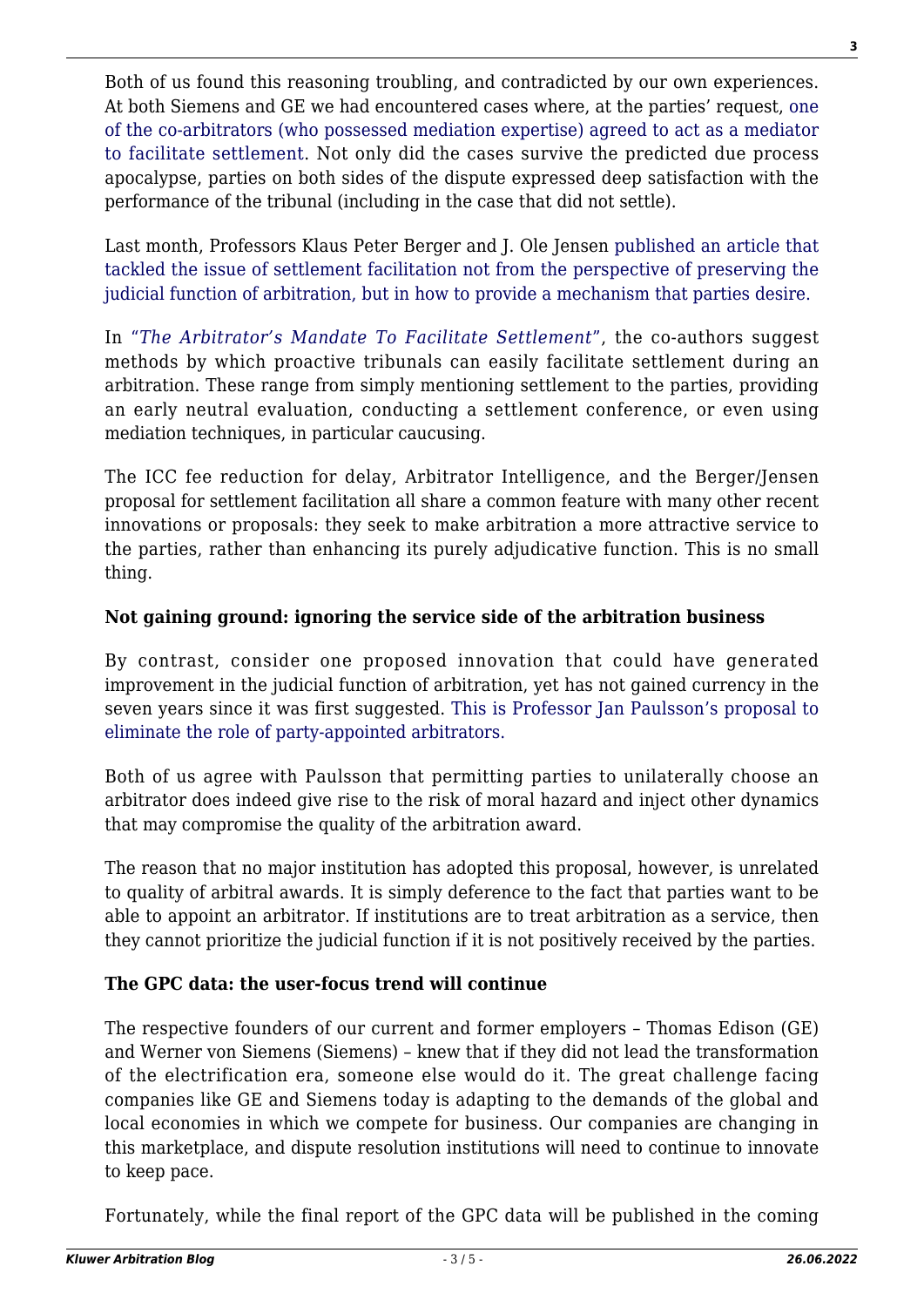months, the data that has been emerging from the events so far suggests that in-house counsel like the trends that they are seeing, and they want more: they want their external lawyers to be more proactive, and emphasize collaboration; they expect institutions to provide a greater range of procedural options, and to explain the choices that are available; they want paths to reaching an early settlement.

As current and former in-house counsel, we are excited and optimistic about the changes that have already occurred and those that are bound to come.

*\* Philip Ray is the principal of PhilRay-IDR. In 2012, he retired after 23 years as senior in-house counsel for Siemens AG Legal in Germany, counseling the business on international transactions and disputes.*

*To make sure you do not miss out on regular updates from the Kluwer Arbitration Blog, please subscribe [here](http://arbitrationblog.kluwerarbitration.com/newsletter/). To submit a proposal for a blog post, please consult our [Editorial Guidelines.](http://arbitrationblog.kluwerarbitration.com/editorial-guidelines/)*

#### **Profile Navigator and Relationship Indicator**

 $\mathcal{L}_\text{max}$ 

Offers 6,200+ data-driven arbitrator, expert witness and counsel profiles and the ability to explore relationships of 13,500+ arbitration practitioners and experts for potential conflicts of interest.

#### [Learn how](https://www.wolterskluwer.com/en/solutions/kluwerarbitration/practiceplus?utm_source=arbitrationblog&utm_medium=articleCTA&utm_campaign=article-banner) **[Kluwer Arbitration Practice Plus](https://www.wolterskluwer.com/en/solutions/kluwerarbitration/practiceplus?utm_source=arbitrationblog&utm_medium=articleCTA&utm_campaign=article-banner)** [can support you.](https://www.wolterskluwer.com/en/solutions/kluwerarbitration/practiceplus?utm_source=arbitrationblog&utm_medium=articleCTA&utm_campaign=article-banner)